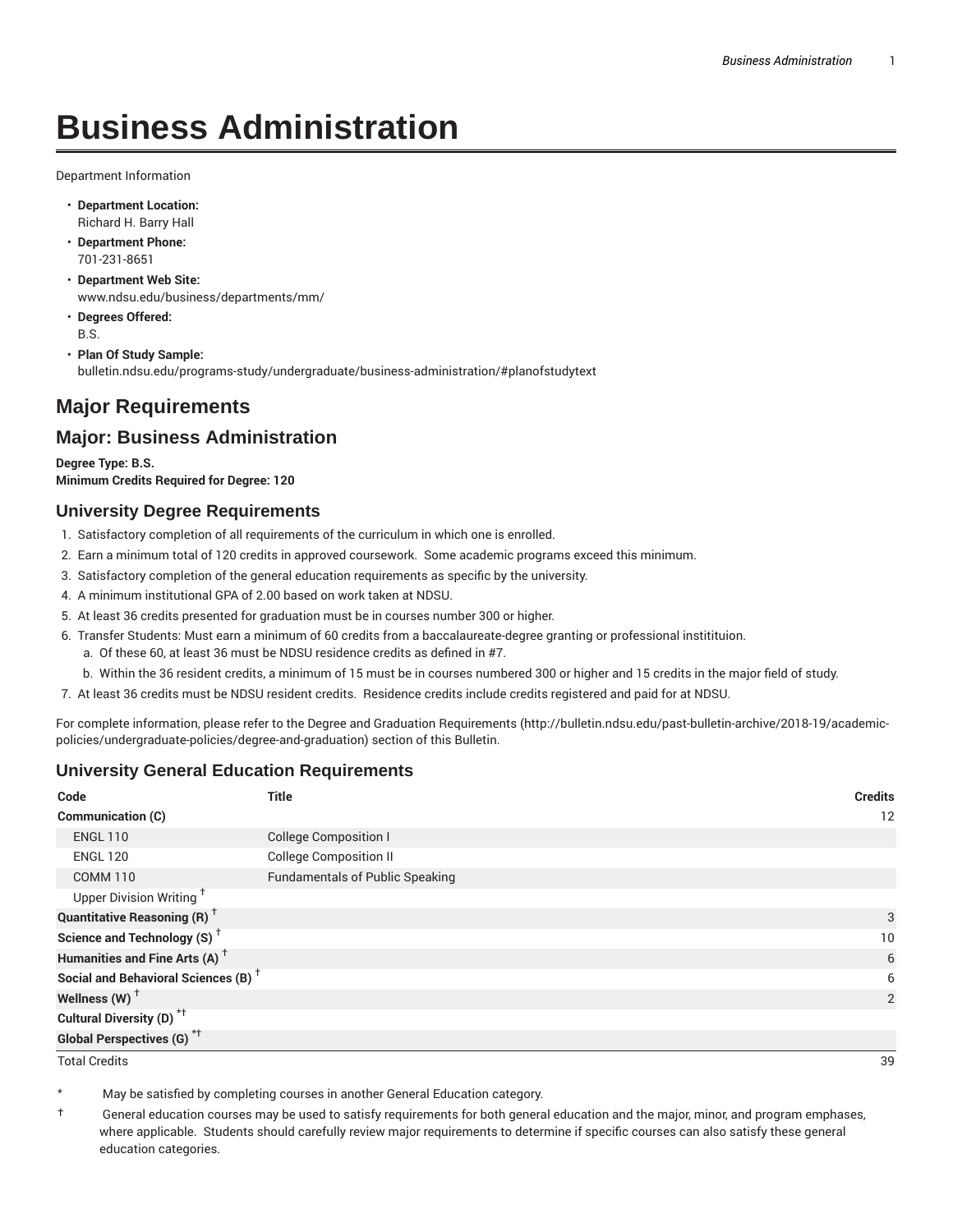• A list of university approved general education courses and administrative policies are available here (http://bulletin.ndsu.edu/past-bulletinarchive/2018-19/academic-policies/undergraduate-policies/general-education/#genedcoursestext).

## **Major Requirements**

| Code                                                                                                                                                                                    | <b>Title</b>                                                                  | <b>Credits</b> |  |  |  |
|-----------------------------------------------------------------------------------------------------------------------------------------------------------------------------------------|-------------------------------------------------------------------------------|----------------|--|--|--|
| <b>Pre-College of Business Requirements</b>                                                                                                                                             |                                                                               |                |  |  |  |
| ACCT 200                                                                                                                                                                                | Elements of Accounting I                                                      | 3              |  |  |  |
| ACCT 201                                                                                                                                                                                | Elements of Accounting II <sup>*</sup>                                        | 3              |  |  |  |
| <b>COMM 110</b>                                                                                                                                                                         | Fundamentals of Public Speaking (May satisfy general education category C)    | 3              |  |  |  |
| MIS 116                                                                                                                                                                                 | Business Use of Computers (May satisfy general education category S)          | 3              |  |  |  |
| <b>ECON 201</b>                                                                                                                                                                         | Principles of Microeconomics (May satisfy general education category B and G) | 3              |  |  |  |
| <b>ECON 202</b>                                                                                                                                                                         | Principles of Macroeconomics (May satisfy general education category B and G) | 3              |  |  |  |
| <b>ENGL 110</b>                                                                                                                                                                         | College Composition I (May satisfy general education category C)              | $\overline{4}$ |  |  |  |
| <b>ENGL 120</b>                                                                                                                                                                         | College Composition II (May satisfy general education category C)             | 3              |  |  |  |
| <b>PHIL 216</b>                                                                                                                                                                         | Business Ethics (May satisfy general education category A)                    | 3              |  |  |  |
| <b>STAT 330</b>                                                                                                                                                                         | Introductory Statistics (May satisfy general education category R)            | 3              |  |  |  |
| <b>STAT 331</b>                                                                                                                                                                         | Regression Analysis                                                           | $\overline{2}$ |  |  |  |
| <b>MATH 144</b>                                                                                                                                                                         | Mathematics for Business                                                      | 4              |  |  |  |
| <b>Pre-Business Administration Requirements</b>                                                                                                                                         |                                                                               |                |  |  |  |
| <b>PSYC 111</b>                                                                                                                                                                         | Introduction to Psychology                                                    | 3              |  |  |  |
| SOC 110                                                                                                                                                                                 | Introduction to Sociology                                                     | 3              |  |  |  |
| <b>Business Administration Major Requirements</b>                                                                                                                                       |                                                                               |                |  |  |  |
| <b>ENGL 320</b>                                                                                                                                                                         | Business and Professional Writing (May satisfy general education category C)  | 3              |  |  |  |
| <b>FIN 320</b>                                                                                                                                                                          | Principles of Finance                                                         | 3              |  |  |  |
| <b>MGMT 320</b>                                                                                                                                                                         | Foundations of Management <sup>1</sup>                                        | 3              |  |  |  |
| <b>MRKT 320</b>                                                                                                                                                                         | Foundations of Marketing <sup>1</sup>                                         | 3              |  |  |  |
| <b>BUSN 340</b>                                                                                                                                                                         | <b>International Business</b>                                                 | 3              |  |  |  |
| <b>BUSN 430</b>                                                                                                                                                                         | Legal and Social Environment of Business <sup>1</sup>                         | 3              |  |  |  |
| <b>BUSN 431</b>                                                                                                                                                                         | Business Law I-Contracts, Property and Torts                                  | 3              |  |  |  |
| <b>MGMT 470</b>                                                                                                                                                                         | Entrepreneurship/Small Business Management                                    | 3              |  |  |  |
| <b>BUSN 489</b>                                                                                                                                                                         | Strategic Management <sup>1</sup>                                             | 4              |  |  |  |
| MIS 320                                                                                                                                                                                 | Management Information Systems <sup>1</sup>                                   | 3              |  |  |  |
| 300-400 Level Courses: Of these 21 credits, at least three different CoB course prefixes must be represented (includes courses cross-listed<br>21<br>with CoB courses) **               |                                                                               |                |  |  |  |
| Additional 300-400 Level Course: This additional elective cannot be used to satisfy other requirements; includes courses cross-listed with CoB<br>3<br>courses; excludes ATHL credits * |                                                                               |                |  |  |  |

Total Credits 98

\* Pre-college and pre-business administration major courses. A grade of 'C' or better for pre-college and pre-business administration major courses is required for admission into the Business Administration major.

\*\* Students must earn a 'C' or better and have a minimum 2.5 cumulative GPA in ALL courses included in the professional program (i.e., all required courses, elective requirements, and additional 300-400 level CoB electives or breadth electives).

1 Denotes Common Body of Knowledge (CBK) course.

# **Degree Requirements and Notes**

• Student may choose to take the Supply Chain Management Track within the Business Administration major:

| Code                         | Title                                          | <b>Credits</b> |
|------------------------------|------------------------------------------------|----------------|
| <b>MGMT 461</b>              | Supply Chain Management (Required)             | 3              |
| <b>MGMT 462</b>              | Modeling the Supply Chain (Required)           | 3              |
| Select two of the following: |                                                |                |
| <b>MGMT 360</b>              | <b>Operations Management</b>                   | 3              |
| <b>MGMT 451</b>              | Negotiation and Alternative Dispute Resolution | 3              |
| <b>MRKT 430</b>              | Sales and Personal Selling                     | 3              |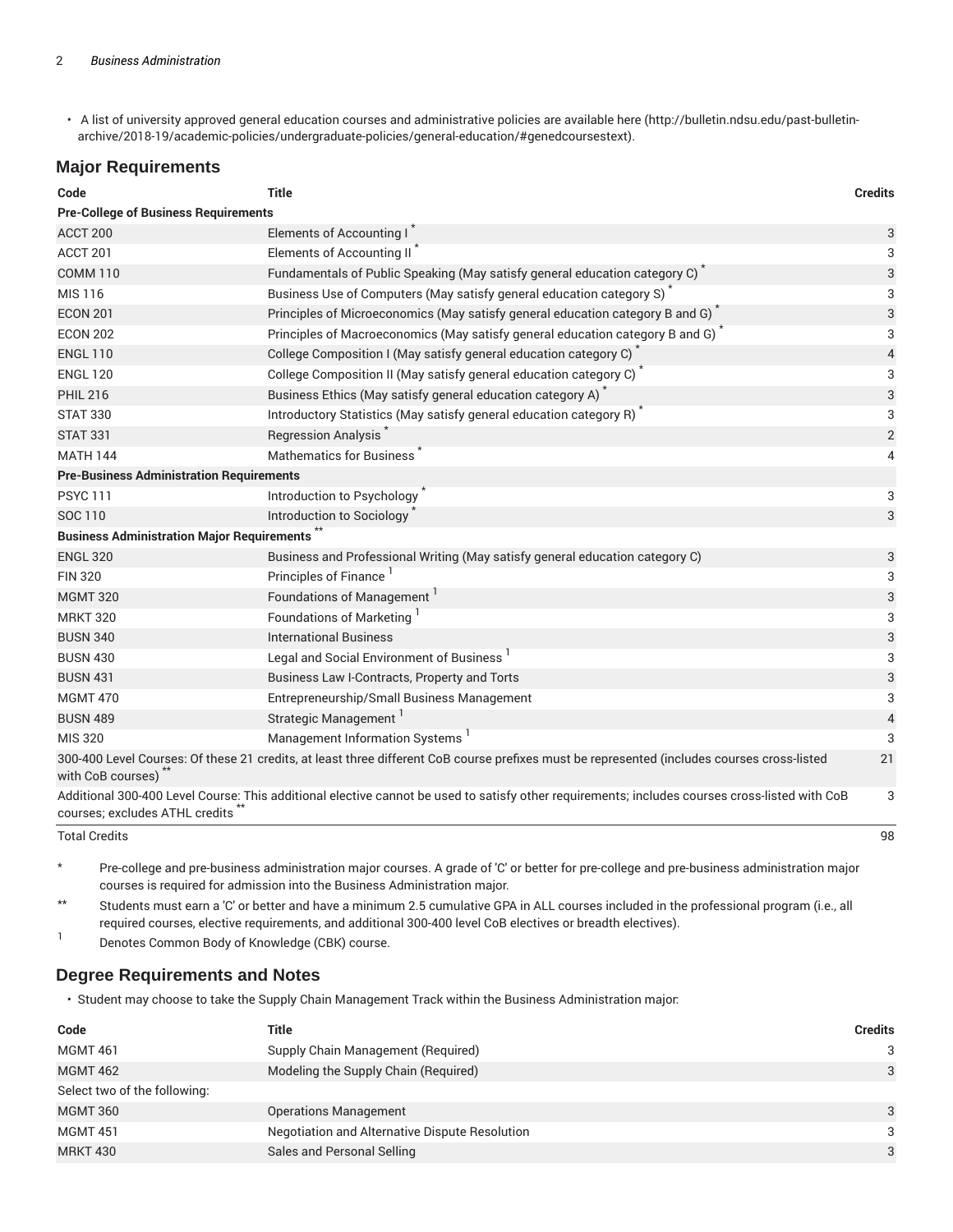| <b>MRKT 438</b> | Customer Relationship Management (CRM) and Sales Technology |  |
|-----------------|-------------------------------------------------------------|--|
| <b>MRKT 460</b> | Marketing Strategy                                          |  |
| AGEC 378        | Introduction to Transportation & Logistics                  |  |

- Students follow the published curricula for the business administration program of study from the semester/year of entrance in the College of Business to graduation, provided enrollment at NDSU has not been discontinued for more than one year. Students who change their major are subject to meeting the curricular requirements in effect at the time the new major is declared.
- Business courses from programs that do not hold AACSB International accreditation cannot be used for major or minor requirements in the College of Business (CoB); such courses may be eligible for use as free electives.
- The CoB accepts a maximum of nine credits of non-NDSU 300-400 level business courses from AACSB programs with approval of the department.
- Admission into the Business Administration Major: Students must earn a 'C' or better in the pre-college and pre-business administration major courses that are indicated with an asterisk (\*), achieve junior standing (60 credits), and earn a 2.50 institutional cumulative grade point average. Students must submit an online application to the CoB.
- Admission to the business administration major is required to enroll in advanced 300 or 400 level CoB courses.
- A grade of 'C' or better is required in transfer courses accepted for ACCT 200 Elements of Accounting I and ACCT 201 Elements of Accounting II and all 300-400 level accounting, business administration, finance, management, management information systems, and marketing courses.
- A letter grade must be earned in any course that fulfills a major requirement.
- A 2.50 cumulative grade point average is required to enroll in 300-400 level CoB courses.
- Students must earn a 2.50 institutional GPA to graduate.
- Of the credits completed in residence at least 30 credits must be in 300-400 level CoB courses.
- Students must be accepted to the Business Administration major prior to the completion of the last 30 credits in 300 and 400 level CoB courses.
- For multiple majors within CoB, at least 15 unique credits of 300-400 level CoB courses must exist between the majors.
- Internship and cooperative education credits may be applied toward the total credits required for graduation as non-major electives.
- Students should refer to www.ndsu.edu/business for current and complete listing of the major requirements.

# **Minor Requirements**

# **Business Administration Minor**

### **Minor Requirements**

#### **Required Credits: 24**

Students should refer to College of Business (https://www.ndsu.edu/business) for information on declaring this minor.

| Code                          | <b>Title</b>                                                            | <b>Credits</b> |
|-------------------------------|-------------------------------------------------------------------------|----------------|
| <b>Requirements</b>           |                                                                         |                |
| Select one of the following:  |                                                                         | $3-6$          |
| ACCT 102                      | <b>Fundamentals of Accounting</b>                                       |                |
| ACCT 200<br>& ACCT 201        | Elements of Accounting I<br>and Elements of Accounting II               |                |
| Select one of the following:  |                                                                         | $3-6$          |
| <b>ECON 105</b>               | <b>Elements of Economics</b>                                            |                |
| <b>ECON 201</b><br>& ECON 202 | <b>Principles of Microeconomics</b><br>and Principles of Macroeconomics |                |
| Select two of the following:  |                                                                         | 6              |
| <b>FIN 320</b>                | <b>Principles of Finance</b>                                            |                |
| <b>MGMT 320</b>               | <b>Foundations of Management</b>                                        |                |
| <b>MRKT 320</b>               | <b>Foundations of Marketing</b>                                         |                |
| <b>Elective Courses</b>       |                                                                         | 12             |

An additional 12 credits of 300-400 level business administration (BUSN), Finance (FIN), Management (MGMT), or Marketing (MRKT) courses; may include MIS 320, ENTR 366, ENTR 385, LEAD 305, LEAD 325, but excludes BUSN 413 and BUSN 415; may also include courses cross-listed with CoB courses

Total Credits 24

# **Minor Requirements and Notes**

• To be accepted into the minor program, students must have a 2.50 institutional cumulative GPA and at least junior standing (60 credits). This minor is not available to students with majors in the College of Business.